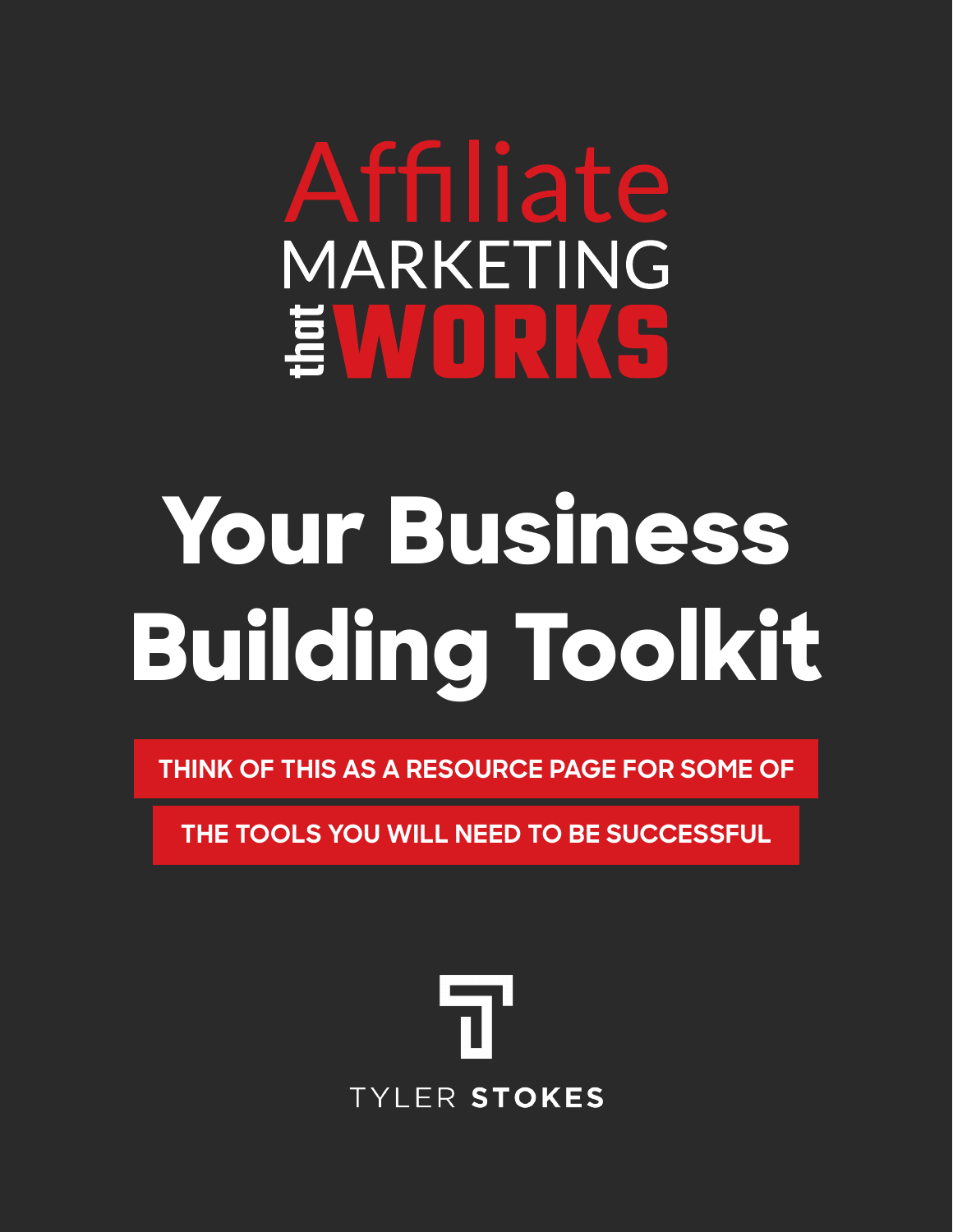### " *The best investment is in the tools of one's own trade.*

**BENJAMIN FRANKLIN**

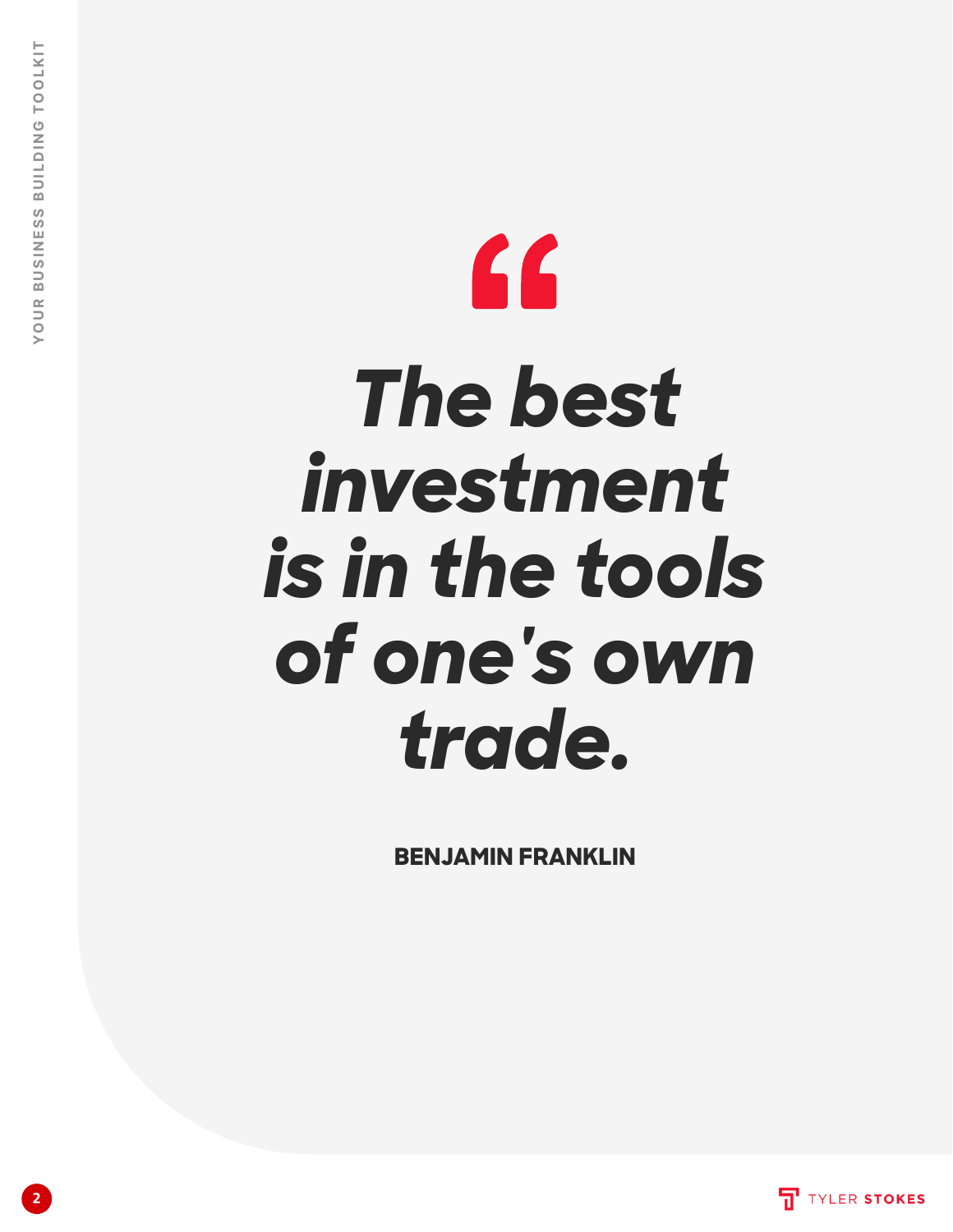# **Essential Tools**





**3**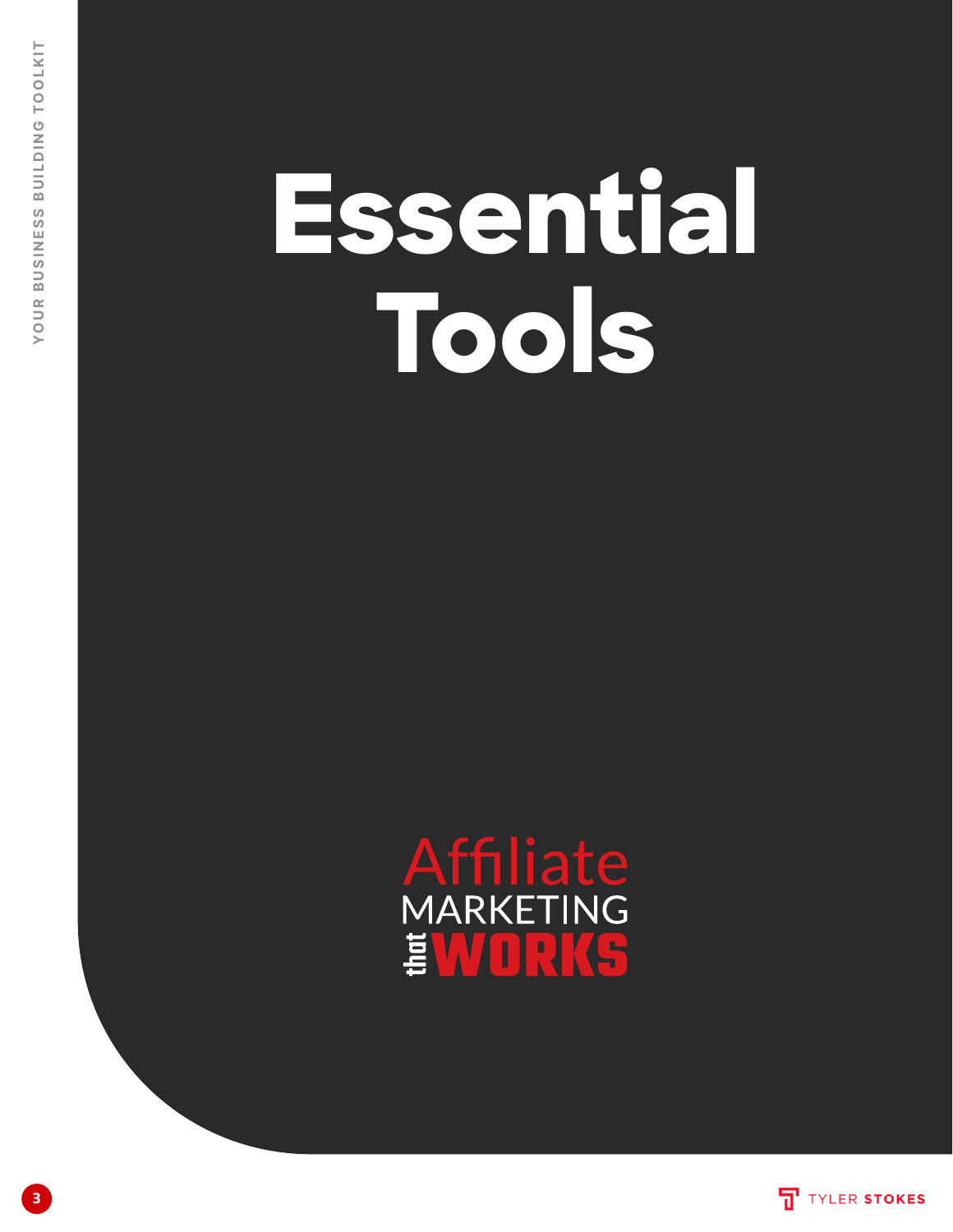#### **Website:** 000 C  $\mathbf Q$ Here are the components you will need for building a website: [Domain Name - NameCheap.com](https://www.namecheap.com/) [Web Hosting - SiteGround.com](https://www.siteground.com/)

[Content Management System - WordPress.org](https://wordpress.org/)

#### **SEO Tools:**

When it comes to Search Engine Optimization (SEO) tools, I want to convince you to get the tool from Ahrefs. After setting up your website, it's really the only tool you need to use.

I have no relationship with this tool, I just recommend it because it's amazing. It's a premium tool, but you get premium results.



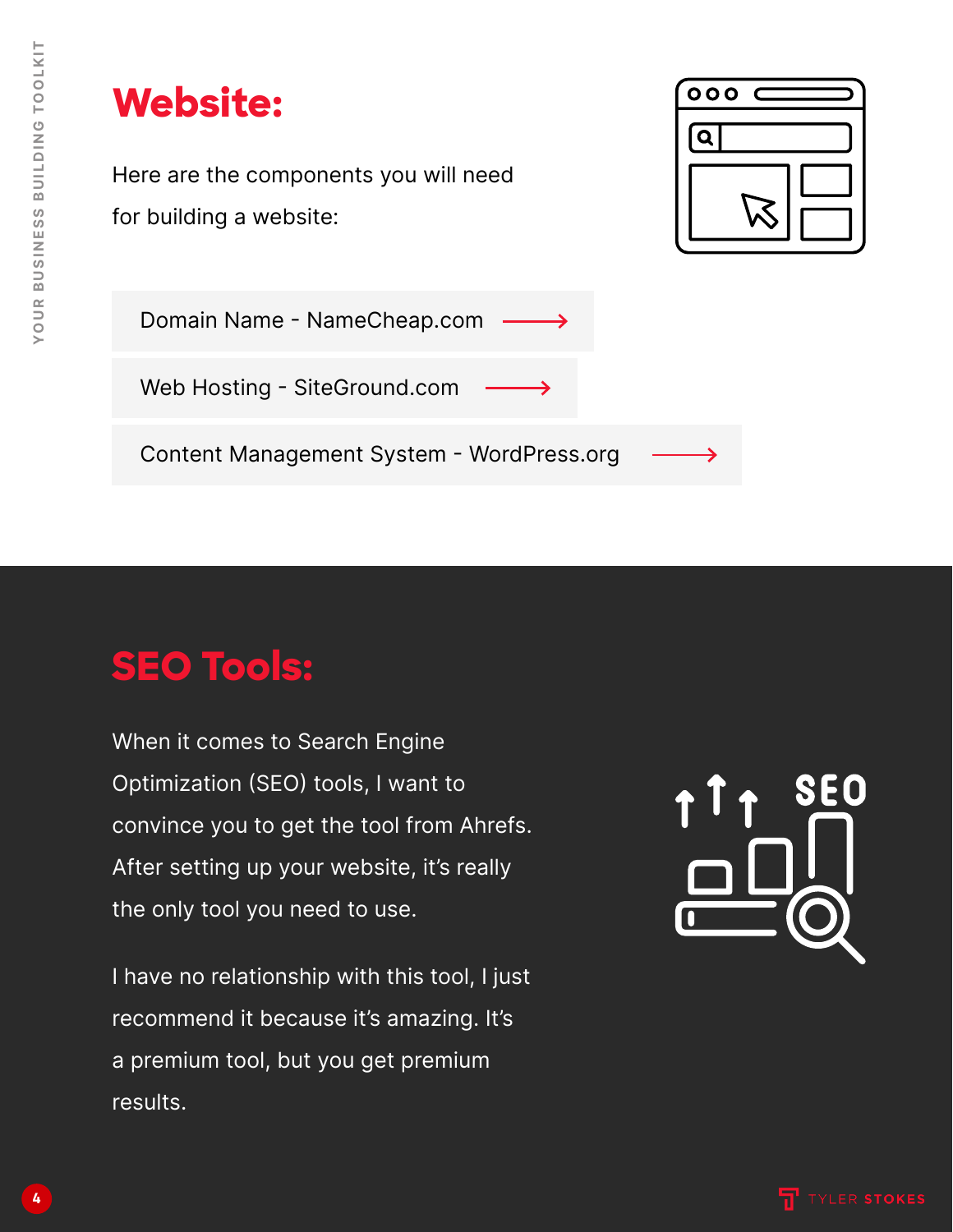There are cheaper alternatives out there. You can do a Google search and see what's available. There are so many different keyword research tools and SEO tools out there, along with good reviews and comparison articles to consider reading if you want to.

Bottom line: I use Ahrefs and Keywords Everywhere.



#### **Google Search Console and Analytics**

After you set up your website, you will want to create a Google account. You will want to link your website to Google Search Console, and consider setting up Google Analytics to track your web traffic.



[Google Search Console](https://search.google.com/search-console/about)

[Google Analytics](https://analytics.google.com/analytics/web/)

[Clicky \(Google Analytics Alternative\)](https://clicky.com/)

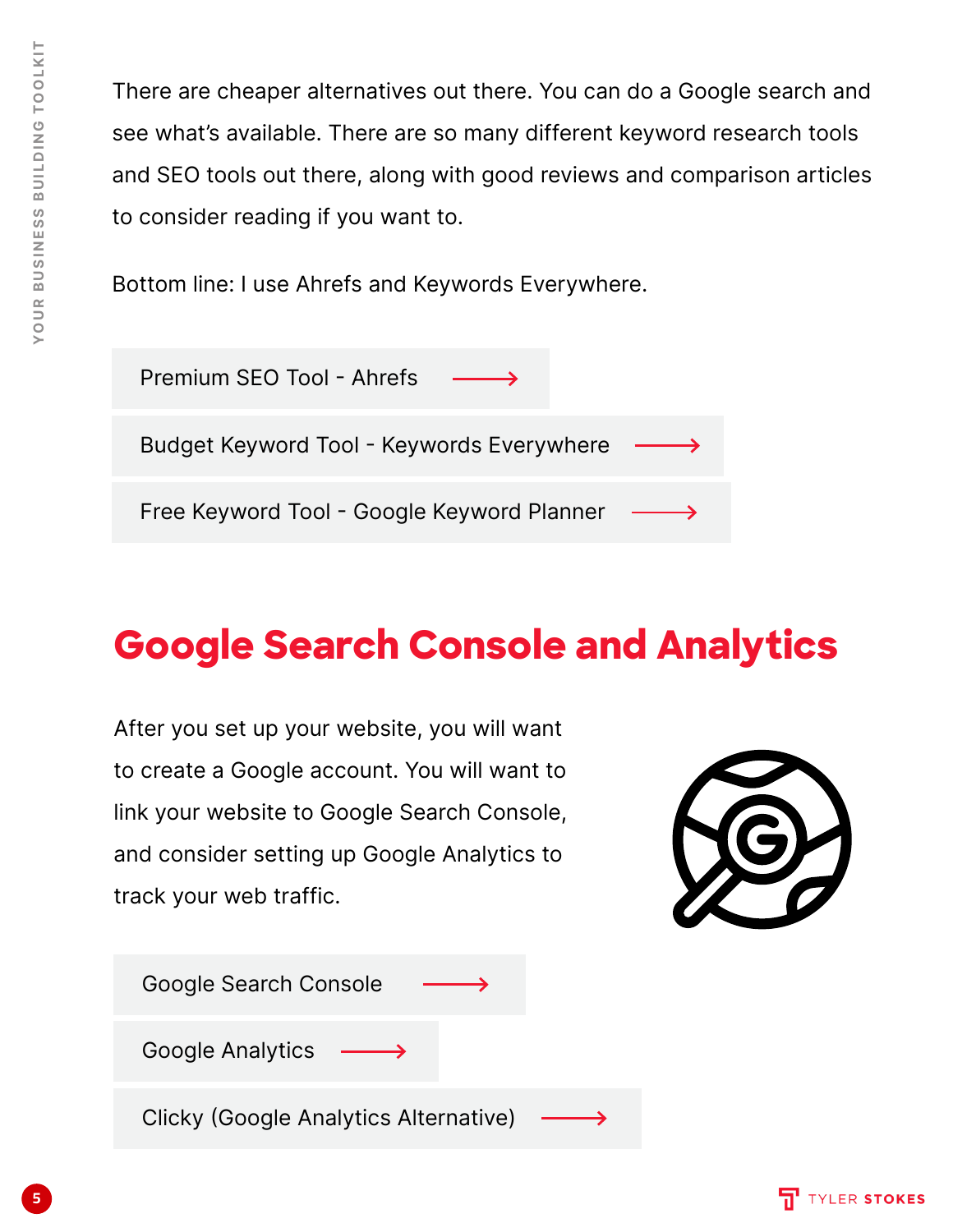#### **Image Editing Tools**

You will want to be able to edit images. You will most often just need to shrink or re-size images before uploading them to your website. I personally use Photoshop which is a premium tool, however there are many good free alternatives to consider.





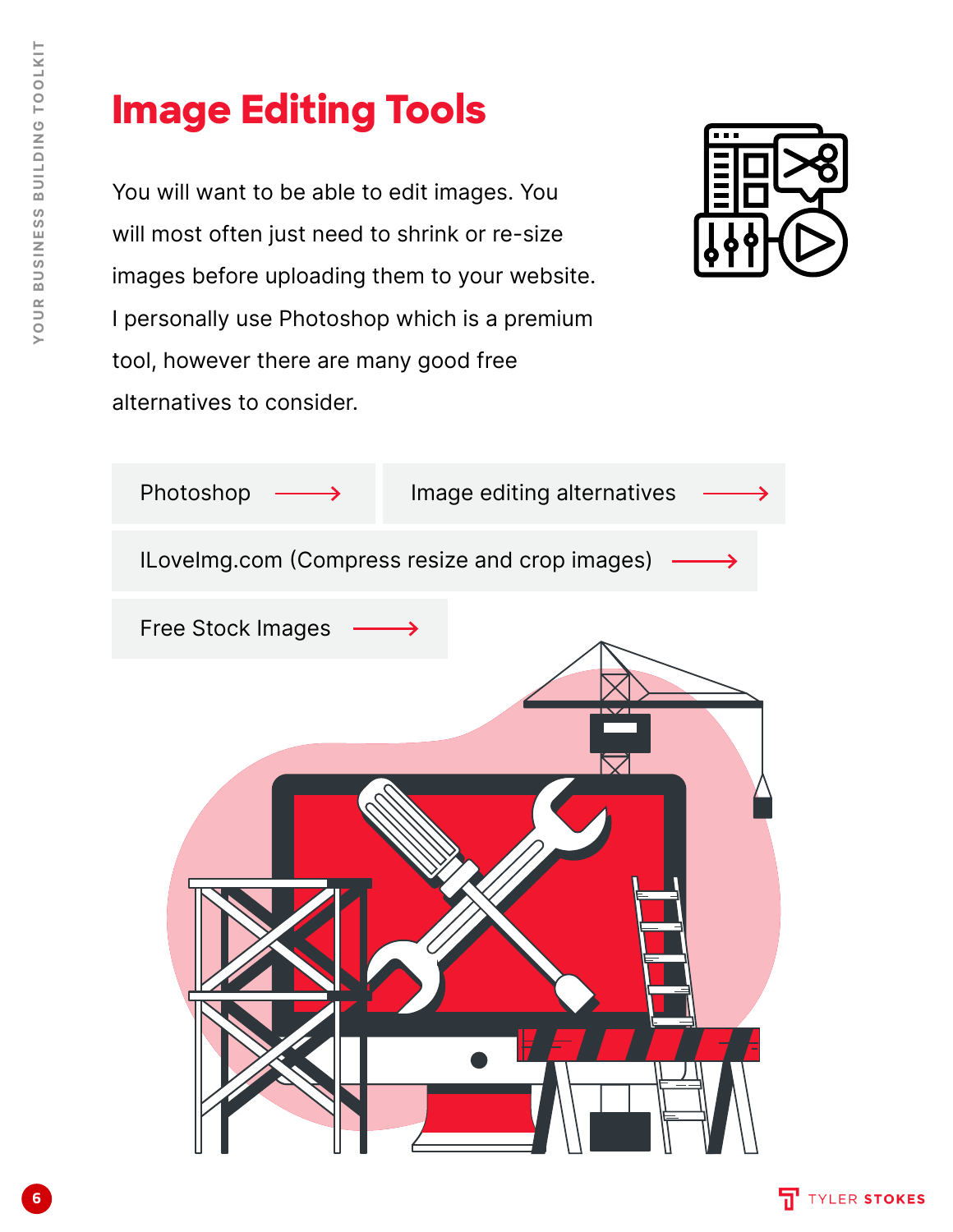## **Extra Tools**

### Affiliate **WORKS**



**7**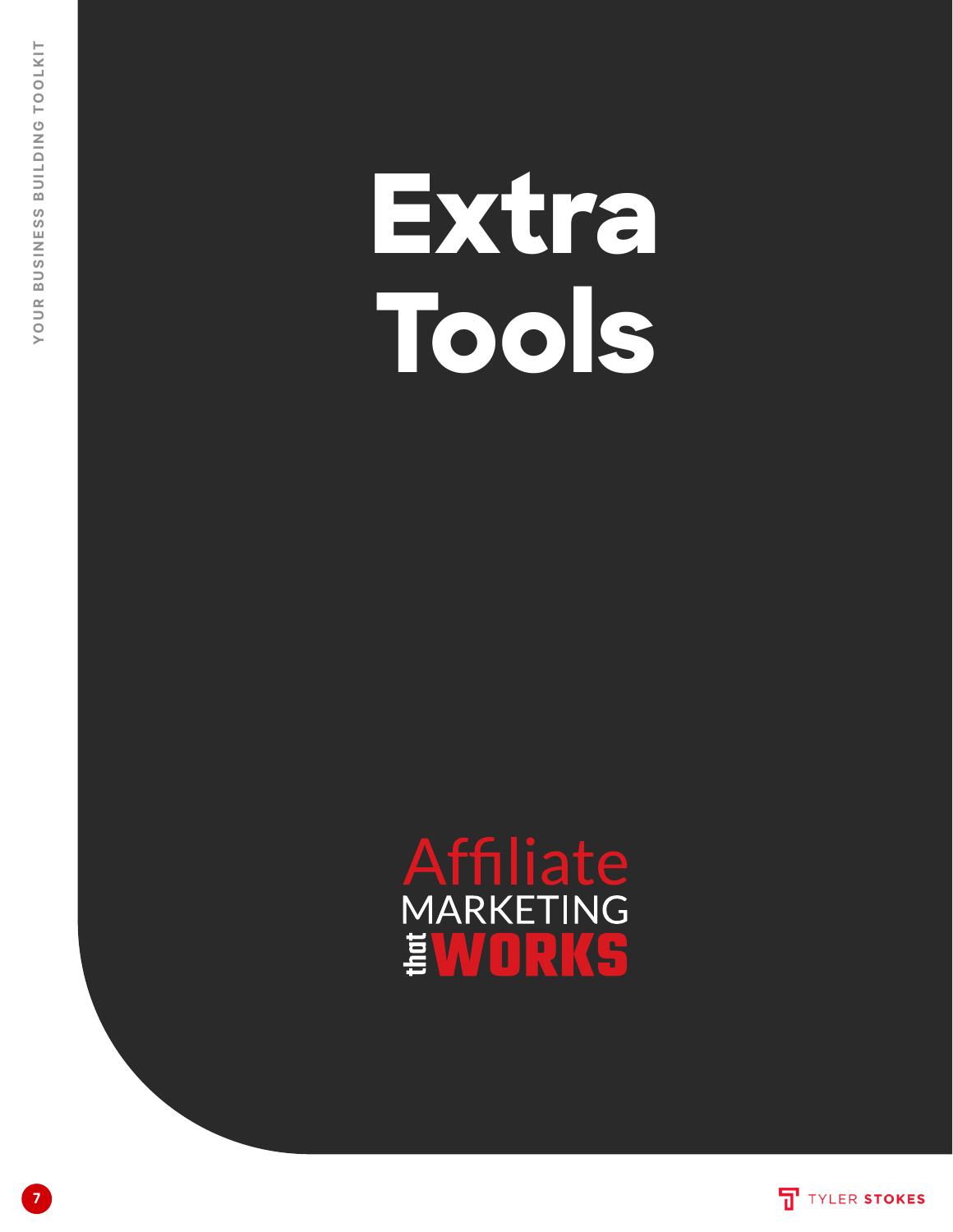As your business starts to develop, you will probably want to upgrade to a premium WordPress theme. These will give your website a much more professional look and they're not expensive.

Depending on how your business evolves, you might want to incorporate an email autoresponder, and special opt-in forms. Now, these are advanced tools and should not be considered until your website is making money.

#### **Premium WordPress Themes**



#### **Email Provider and Optin Forms**

[ActiveCampaign](https://www.activecampaign.com/)

**[OptinMonster](https://optinmonster.com/)**